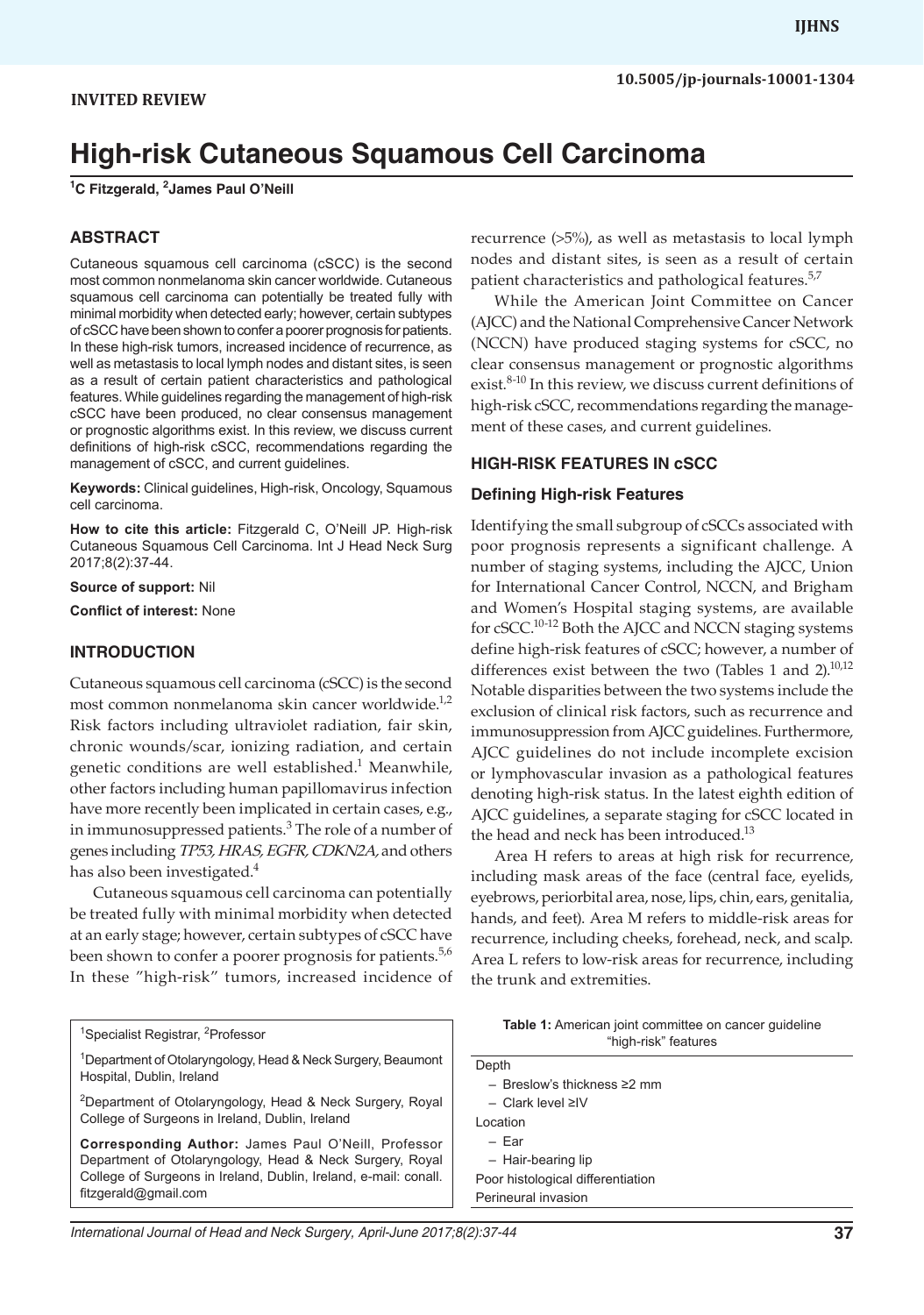| <b>Table 2:</b> National comprehensive cancer network guideline |
|-----------------------------------------------------------------|
| "high-risk" features                                            |

| History and presentation:                                  |
|------------------------------------------------------------|
| Location                                                   |
| $-$ 220 mm on area L                                       |
| $-$ 210 mm on area M                                       |
| $ \geq$ 6 mm on area H                                     |
| Poorly defined borders                                     |
| Site of prior radiotherapy or chronic inflammatory process |
| Immunosuppression                                          |
| Recurrent tumor                                            |
| Rapidly growing tumor                                      |
| Neurological symptoms                                      |
| Pathology                                                  |
| Moderate or poor histological differentiation              |
| Adenoid, adenosquamous, desmoplastic, metaplastic subtypes |
| Depth                                                      |
| $-$ Modified Breslow thickness $\geq 4$ mm                 |
|                                                            |

– Clark levels IV or V

#### Perineural, lymphatic, or vascular invasion

Adapted from the 2016 NCCN Guidelines.<sup>10</sup> The presence of one of the above factors signifies high risk; Area H refers to areas at high risk for recurrence, including mask areas of the face (central face, eyelids, eyebrows, periorbital area, nose, lips, chin, ears, genitalia, hands, and feet). Area M refers to middle-risk areas for recurrence, including cheeks, forehead, neck, and scalp. Area L refers to low-risk areas for recurrence, including the trunk and extremities.

Variations in high-risk features between the two systems may lead to differing classification of the same tumor. For example, Chu et  $al^{14}$  found when retrospectively applying each staging system to 269 cases of cSCC that NCCN categorized 87% as high risk, while the AJCC conferred a T2, high-risk classification in only 13.9% of cases, with most of these based on size 2 cm alone. The inclusion of patient characteristics appeared to lead to a higher proportion of high-risk cases when using NCCN guidelines. The finding of the Brigham and Women's group that a cohort of T2 cSCC could be divided into two groups with distinct prognosis, with the amalgamation of the T3 and T4 stages into a single group, led to the development of a separate tumor staging system for cSCC. $11,15$ 

Understanding the differences between these staging systems and the relative merits of each is required for clinicians when interpreting definitions of high-risk cSCC.

#### **High-risk Pathological Features**

Consensus regarding the high-risk features of cSCC may guide clinicians in decision-making and may improve prognostic information available for patients. We will now explore in more detail the evidence behind each of the commonly described high-risk features of cSCC.

Tumor size, as a pathological high-risk feature of cSCC, is measured as the maximum diameter of the

tumor at excision. Diameter 2 cm is associated with an increased likelihood of metastasis.<sup>5,16</sup> The large systematic review and meta-analysis of Thompson et  $al^{17}$ including 17,248 patients highlighted tumor size 2 cm as a factor associated with local recurrence and metastasis of cSCC [relative risk (RR) 9.64; 95% confidence interval  $(CI)$ , 1.30–71.52]. Tumor size 2 cm is shown to independently predict recurrence and metastasis in multivariate analysis.<sup>5</sup> Meanwhile, tumor size 2 cm of the lip or ear has been described by Row et  $al^{18}$  as approximately twice as likely to locally recur (15.2 *vs* 7.4%) and three times as likely to metastasize (30.3 *vs* 9.1%).

Depth of invasion, or tumor thickness, independently predicts both metastasis and local recurrence and should be measured to the granular layer, to the deepest point of invasion. Both the AJCC and NCCN guidelines include depth of 2 mm or Clark level IV as a high-risk factor.<sup>10,12</sup> One large retrospective study of  $594$  cSCCs found no metastases in the 233 tumors <2 mm thick over a median 5.3-year follow-up; 4.7% (13) of the tumors >2 mm but <5 mm were shown to metastasize, while 20% (18) of the 89 tumors  $>5$  mm did so.<sup>19</sup> The prospective study of Brantsch et al<sup>5</sup> including 653 patients showed no metastases in patients with cSCC <2 mm thickness, but 4% in tumor thickness 2.1 mm to 6.0 mm and 16% in tumor thickness >6 mm.

Recurrence of cSCC can be considered an independent high-risk feature of this disease. When compared with primary cSCC, recurrence of tumor at a previous site may be associated with increased size, greater patterns of invasion (lymphovascular and perineural), and nodal spread.<sup>20-22</sup> Metastasis rates of 32 to 45% have been highlighted in reviews of recurrent cSCCs of the pinna and lip.18

As highlighted, tumor recurrence has, to date, been omitted as a high-risk feature from the AJCC guideline for cSCC, potentially meaning that these tumors are not appropriately upstaged.<sup>12</sup> Proposals to designate these cases with the letter "r" when recording tumor characteristics have been supported by a number of authors. $14,23$ 

Poor histological differentiation has been associated with increased metastasis rates and mortality. Moderate and poor differentiation is included as a high-risk pathological feature in both NCCN and AJCC guidelines.<sup>10,12</sup> Brinkman et al<sup>24</sup> previously highlighted metastasis-free survival and overall survival at 5 years are increased in the well-differentiated tumors, when compared with moderately and poorly differentiated lesions, at 70, 51, and 26% respectively.<sup>24</sup>

Specific histopathological subtypes are also identified as high-risk features in NCCN guidelines, including acantholytic, adenosquamous, desmoplastic, and basosquamous subtypes.<sup>25-31</sup> Invasive Bowen's disease has

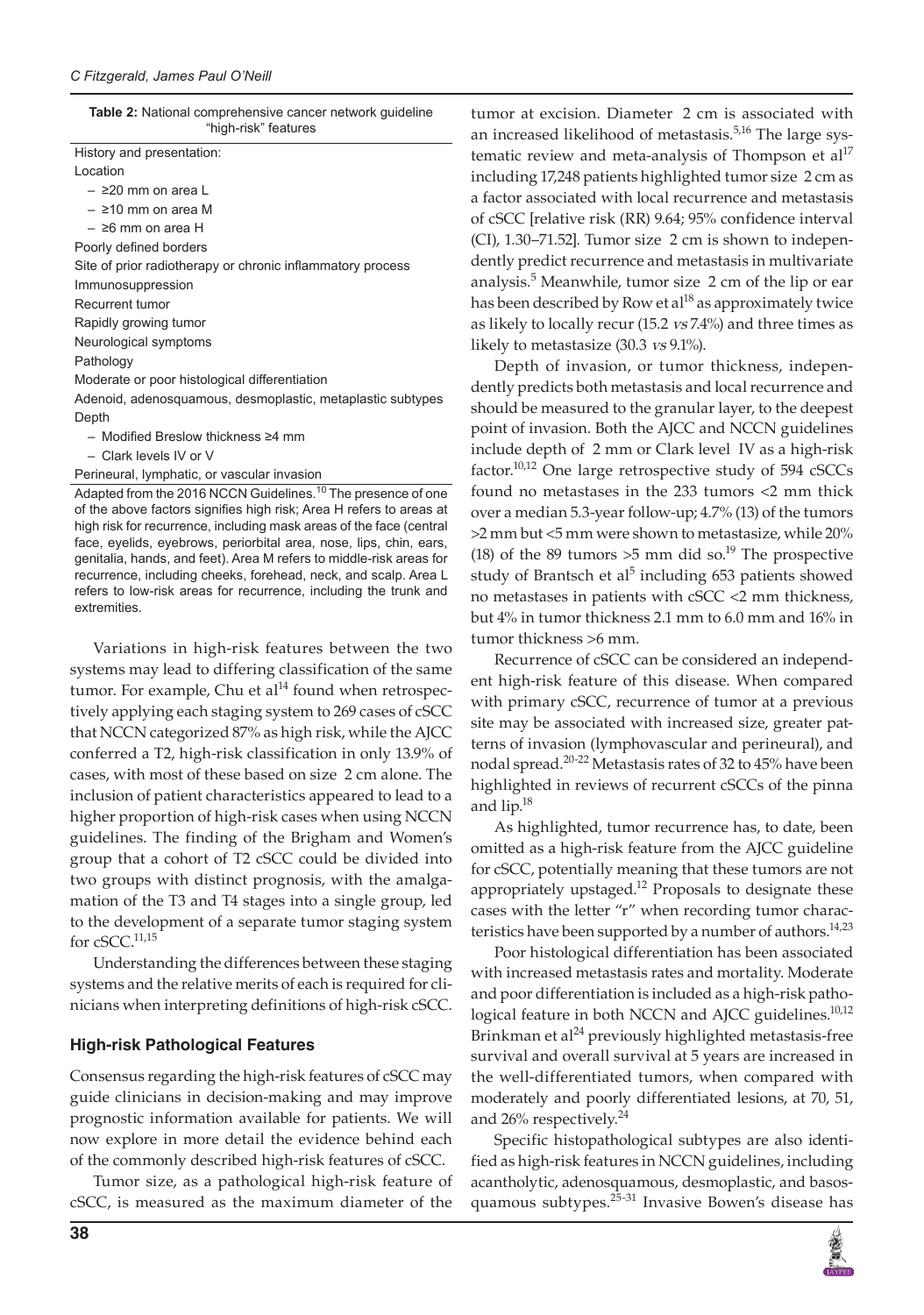also been highlighted as a poorly recognized pathology which portends poor outcomes.<sup>32</sup> Desmoplastic tumors, in particular, have been shown to carry higher risk of metastasis, with Breuninger et al highlighting 6 times more metastases and 10 times more recurrences where desmoplastic subtypes were identified in a sample of 509 patients with cSCC.<sup>19</sup> To date, these histological details have not been included in AJCC guidelines.

Perineural and lymphovascular invasion have both been highlighted as risk factors for nodal spread of disease in cSCC.7,16,17,33 In perineural invasion (PNI), spread of tumor along nerve sheath connective tissue surrounding the fascicles leads to neurological symptoms and pain, which signal spread of disease.<sup>34</sup> The presence of PNI has been shown to independently predict local recurrence and metastasis in a number of studies, including Thompson's meta-analysis (RR 2.95; 95% CI 2.31–3.75).17,34,35 The association with large-caliber nerves, location on the head and neck, and tumor size, however, have been disputed by some authors.<sup>36</sup> Similarly, invasion of vascular and lymphatic structures increases the risk of disease spread.5,17 Lymphovascular invasion has been recorded as an independent predictor of lymph node metastasis (odds ratio 7.54, p<0.0001).<sup>7</sup> While both AJCC and NCCN guidelines highlight PNI as a high-risk feature, lymphovascular invasion is included only in the NCCN system.

Particular anatomic sites, including the lips, cheeks, forehead, ears, periauricular area, and scalp, have been highlighted as high-risk regions for local recurrence or metastatic spread of cSCC, in particular to parotid and cervical nodes.10,18,37-39 In a series of 152 patients with parotid and cervical nodal metastasis, primary tumor sites were cheek (21.7%), periauricular area (20.4%), temple (15.8%), and forehead (15.8%). $39$ The AJCC guidelines classify only the hair-bearing lip and ears as highrisk regions for cSCC.<sup>12</sup> Meanwhile, NCCN guidelines designate the entire head and neck region as high risk. $10$ Notably, recent meta-analysis has found no independent predicted association between cSCC of the lips and ears with recurrence, in contrast with previous studies.<sup>17,40</sup>

Immunosuppression is associated with higher rates of cSCC.<sup>41,42</sup> Solid organ transplant recipients, such as renal transplant patients, demonstrate a 100-fold increased risk for invasive cSCC compared with the general population.41 Patients transplanted at an older age with a prior history of sun damage or with longer duration or greater intensity of immunosuppression may be at greater risk of developing cSCC.<sup>43</sup> Immunosuppression with azathioprine or calcineurin inhibitors is closely associated.<sup>41,44</sup> Unlike the NCCN guideline, the AJCC does not include immunosuppression as a high-risk feature of patients presenting with cSCC.<sup>10,12</sup>

Incomplete excision of surgical margins is not currently recognized as a high-risk feature of  $cSCC$ .<sup>10,12</sup> Rates of incomplete excision range from 5 to 17.6%, with a particular association with high-risk areas of the head and neck.<sup>45-49</sup> Positive findings on reexcision of incompletely excised cSCC have been associated with a 10-fold increased risk of recurrence when compared with negative reexcision margins in a 5-year prospective study from Bovill et al.<sup>49</sup>

#### **MANAGEMENT OF HIGH-RISK cSCC**

#### **Parotid Metastases**

In 2002, O'Brien et al<sup>50</sup> proposed a staging system to further stratify patients diagnosed with parotid or cervical metastases from cSCC in the head and neck (Table 3). The staging system was based on a prospective study of 87 patients with metastatic cSCC.<sup>50</sup> P2 and P3 categories in their model were independently associated with decreased disease control in the parotid region. $50$ Meanwhile, N2 designation for the neck was associated with reduced survival.<sup>50</sup>

Later studies led to the development of the N1S3 system, which allowed further staging based on the number and size of any involved nodes in the parotid or neck.<sup>51</sup> The N1S3 classification demonstrated superior patient stratification when compared with the AJCC TNM staging at later review.<sup>51</sup>

#### **RADIOLOGY**

The presence of high-risk features during clinical evaluation should alert surgeons to the potential for nodal involvement in the neck. Ultrasound may be used as an initial investigation, with additional screening with computed tomography (CT) or magnetic resonance imaging (MRI) or positron emission tomography (PET)- CT as required on a case-by-case basis. While MRI may

|  |  | Table 3: O'Brien P/N staging system |  |  |  |
|--|--|-------------------------------------|--|--|--|
|--|--|-------------------------------------|--|--|--|

| Parotid                                                   |                                                                                        |  |  |  |  |
|-----------------------------------------------------------|----------------------------------------------------------------------------------------|--|--|--|--|
| P1                                                        | Metastatic node ≤3 cm diameter                                                         |  |  |  |  |
| P <sub>2</sub>                                            | Metastatic node $\geq$ 3 and $\leq$ 6 cm diameter or multiple<br>parotid node          |  |  |  |  |
| P3                                                        | Metastatic node >6 cm diameter or disease involving<br>cranial nerve VII or skull base |  |  |  |  |
| Neck                                                      |                                                                                        |  |  |  |  |
| N <sub>0</sub>                                            | No clinical neck disease                                                               |  |  |  |  |
| N1                                                        | Single ipsilateral neck node ≤3 cm diameter                                            |  |  |  |  |
| N <sub>2</sub>                                            | Single node >3 cm diameter or multiple neck nodes                                      |  |  |  |  |
|                                                           | or contralateral nodes                                                                 |  |  |  |  |
| N <sub>1</sub> S <sub>3</sub> system:                     |                                                                                        |  |  |  |  |
| I) single lymph node $\leq$ 3 cm                          |                                                                                        |  |  |  |  |
| II) multiple lymph nodes or single lymph node $\geq$ 3 cm |                                                                                        |  |  |  |  |
|                                                           | III) multiple nodes diameter >3 cm                                                     |  |  |  |  |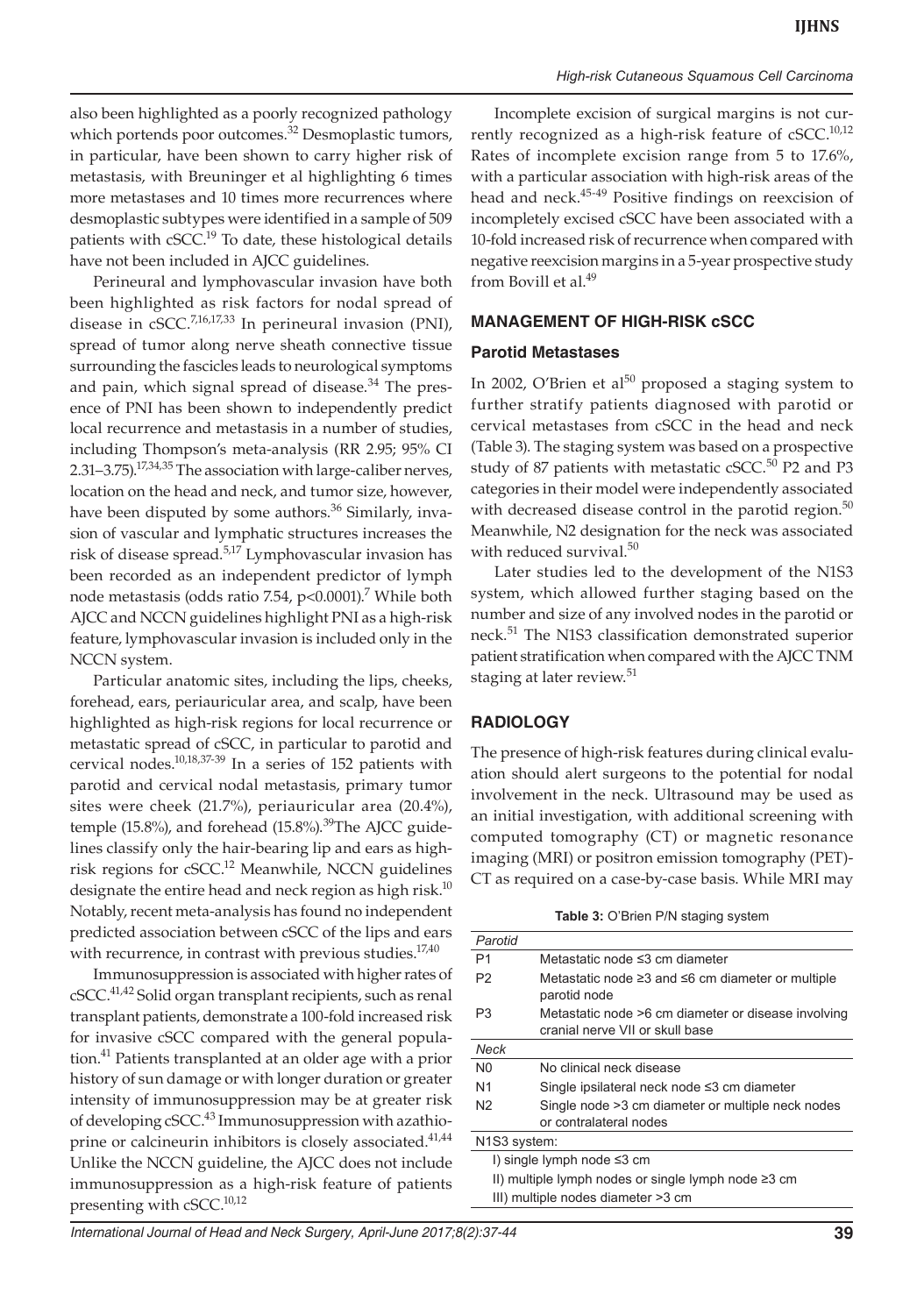be recommended in patients with neurological involvement suggestive of PNI, no clear guidelines are currently in place.<sup>52</sup>

## **SURGERY**

### **Conventional Surgical Excision**

Radial excision of margins of 4 mm in low-risk and 6 mm in high-risk cSCC provides oncologic clearance rates of 95%.<sup>53,54</sup> European consensus recommendations of 10 mm in high-risk disease have also been proposed.<sup>55</sup> Caution should be applied to ensure that the deep excision margin extends to the hypodermis, macroscopically deep to tumor, as the majority of positive margins occur at the deep margin.<sup>48,55</sup> Where possible neural structures, for example, perichondrium or periostium, should not be disturbed.<sup>48</sup> Neck dissection should be performed in cases of cervical nodal involvement, with priority given to dissection of levels I and II, where the majority of metastases occur.<sup>56</sup>

# **Sentinel Lymph Node Biopsy**

Sentinel lymph node biopsy (SLNB) has been well investigated as a means to confirm the presence of subclinical nodal metastasis in melanoma and breast cancer.57-59 Its role in the management of cSCC of the head and neck remains opaque. $60$  In the case of melanoma, while sensitivity of 87.5 to 89.2% has been reported in meta-analysis and prospective trials respectively, data supporting its effect on survival outcomes are lacking.<sup>59</sup>

Limited studies exist to suggest a clear role for SLNB in cSCC. One review of 173 patients with high-risk cSCC undergoing SLNB highlighted 79% sensitivity and 100% specificity, with negative predictive value of  $96\%$ .<sup>61</sup> Further systematic reviews have suggested the putative role for SLNB in cSCC may be limited to T2 lesions >2 cm diameter lesion only.<sup>62</sup> Traditionally, the complex drainage pattern of the neck and relatively small nodal size in the neck has led authors to suggest that the procedure is impractical in cSCC.<sup>63</sup> Further investigation with larger cohorts is required to further guide surgeons.

# **Elective Neck Dissection**

The use of elective neck dissection in the clinically N0 neck to reveal occult nodal metastases has been reported.<sup>64-67</sup> To date, however, no prospective study has demonstrated a survival benefit where elective neck dissection is added to management of high-risk cSCC of the head and neck in the N0 setting.<sup>67</sup> Studies report rates of occult nodal metastasis of 10 to 60%.<sup>50,68</sup>

The Wong and Morton<sup>65</sup> decision analysis tree for the use of elective neck dissection in the high-risk cSCC with an N0 neck was introduced in 2014. The tool attempts to establish the relative utility of elective neck dissection *vs* elective nodal irradiation *vs* surveillance. The decision tree provides a useful framework, but data to support its use are not robust.

# **Prophylactic Parotidectomy**

The propensity of high-risk cSCC of the head and neck to metastasize to the parotid gland is well established. Veness et al<sup>69</sup> have reported 266 cases of metastatic cSCC, with 162 (61%) involving the parotid gland. On this basis, authors have suggested parotidectomy in cases of T3 or T4 lesions with high-risk features.<sup>69</sup> Kadakia et al<sup>70</sup> have retrospectively reported 104 patients following elective parotidectomy for high-risk cSCC of the ear >2 cm (without preoperative nodal metastases on radiology). $70$ In total, 39 (37.5%) demonstrated metastatic cSCC in parotidectomy specimens.<sup>70</sup> Despite these reports, further studies are required to clarify the precise role of elective parotidectomy for high-risk cSCC.

### **Mohs Microsurgery**

Mohs microsurgery (MMS) offers a tissue-sparing procedure for cSCC occurring in cosmetically sensitive areas, such as the eye, ear, nose, and lip.<sup>71-73</sup> Tissue is excised and examined intraoperatively as frozen section to confirm clear margins and limit unnecessary further resection.<sup>71,72</sup> The systematic review of Lansbury et al<sup>74</sup> reports pooled estimate of local recurrence during variable follow-up periods after MMS from 10 studies was 3.0% (2.2 to 3.9%), which was nonsignificantly lower than the pooled average local recurrence of 5.4% (2.5–9.1%) after standard surgical excision (12 studies), and 6.4%  $(3.0-11.0%)$  after external radiotherapy (7 studies).<sup>74</sup> When considered alongside the additional resource burden of the technique, some critics suggest little benefit is offered by MMS, with MMS procedures in the United States costing over \$2 billion in 2013.75

### **Radiotherapy**

Radiotherapy (RT) may be proposed as adjuvant treatment for high-risk cSCC or as a nonsurgical primary treatment in select candidates. Primary RT has been reported to offer similar cure rates to primary surgery for smaller, low-risk cSCC, but may also be considered in elderly patients or those with significant comorbidities.<sup>76,77</sup> Adjuvant RT is proposed for advanced primary lesions (T3, T4), in the setting of recurrence and in node-positive disease.<sup>35,78</sup> Radiotherapy should also be considered in the setting of incomplete excision margins or where PNI is recorded.<sup>36</sup> It is not clear which patient subgroups would benefit most from adjuvant RT. One

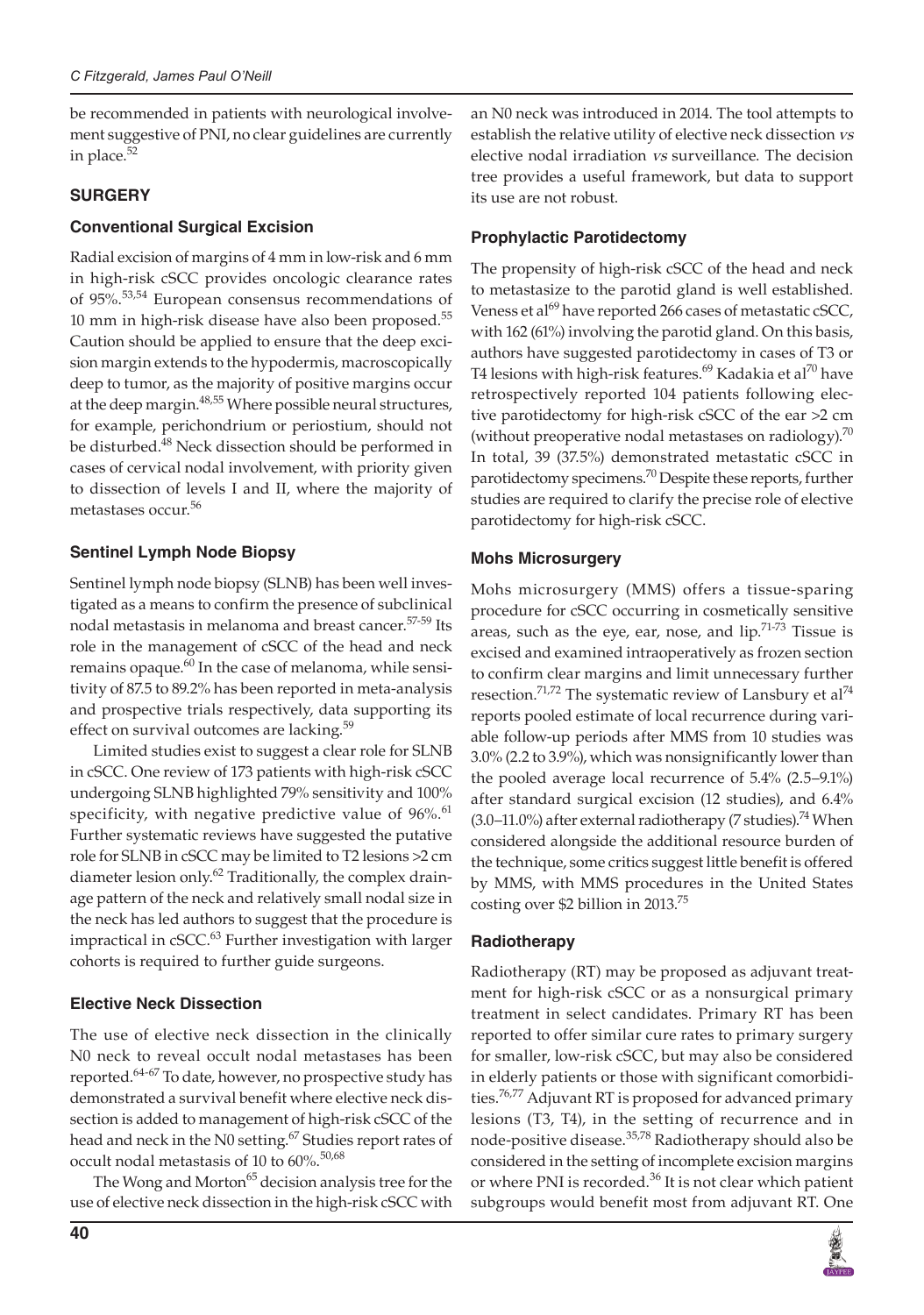study of 217 patients with SCC lip highlighted 5-year relapse-free survival of 92%, *vs* 51% after surgery alone.79 The evidence for adjuvant RT is not supported by randomized trials, however, but rather based on retrospective series, which is acknowledged by NCCN guidelines.10

### **Chemotherapy**

No gold standard chemotherapeutic regimen exists for advanced cSCC, due to the typically limited response of available agents.<sup>80,81</sup> Relatively nonselective, platinumbased therapies, most commonly with cisplatin with or without 5-fluorouracil, remain the most common chemotherapeutic treatment.<sup>80</sup> Adjuvant systemic treatment in the form of chemotherapy is typically offered where cSCC lesions have metastasized or have advanced locally beyond a point where surgical resection is possible. Experimental trial of cisplatin in combination with bleomycin and 5-fluorouracil to produce tumor regression permitting surgery has been reported in 11 patients.82 Results from randomized trials comparing chemotherapy *vs* adjuvant RT alone in high-risk cSCC are awaited. Further prospective clinical trials are also required to clarify the role of chemotherapy in highrisk cSCC.

### **Novel Treatments**

A number of novel treatments in the setting of cutaneous malignancy, including cSCC, have emerged in recent years. Electronic brachytherapy (EBT) allows application of a localized radiation dose through an electrically generated X-ray source on the skin surface. $83$  By allowing for a reduced dosage scatter and small penumbra, EBT can deliver a relatively high dose of treatment in a 2 to 3 minutes period. $83,84$  Bhatnagar et al $85$  reported their experience of 171 nonmelanoma skin lesions, including 70 SCCs, treated with 40 Gy dosage (5 Gy twice a week), with 100% control at 1-year follow-up. $85$  Limitations of the treatment include its complications, such as rash dermatitis, pruritus, hypopigmentation, and others, as well as limitations in its use for patients with collagen vascular disease, uncontrolled diabetes mellitus, and certain other conditions.<sup>85</sup>

Targeted therapies and forms of immunotherapy utilize the overexpression of epidermal growth factor receptor (EGFR) in the setting of cSCC to disrupt cell proliferation.<sup>86-88</sup> These novel treatments, which include monoclonal antibodies, such as cetuximab, can offer an overall disease control rate of 69%, as seen in a phase II trial using cetuximab in the setting of metastatic cSCC.<sup>88</sup> A further stage III randomized trial adding cetuximab to cisplatin significantly improved treatment

response when compared with placebo (26.3 *vs* 9.8%; p=0.29).<sup>89</sup> The promising human immunoglobulin G-2 monoclonal antibody against EGFR, panitumumab, demonstrated a 31% response rate in a phase II study of 16 patients with recurrent or metastatic  $SCC<sup>90</sup>$  In a larger phase III with 51 patients, however, only a 4% response was recorded. To date, only cetuximab has been granted FDA approval.

The use of immunotherapies, such as programmed cell death protein 1 inhibitors (e.g., nivolumab and pembrolizumab) and the cytolytic T-lymphocyte-associated antigen 4 inhibitors (e.g., ipilimumab), has also been investigated.<sup>91-93</sup> Early data from the use of these treatments in other malignancies, such as melanoma and SCC of the head and neck suggest that potential response may be seen in cSCC in future.<sup>94</sup>

### **CONCLUSION**

A high-risk cSCC is a tumor with additional cytological, histopathological, and clinical implications which portend to a worse prognosis. Cutaneous SCC remains a common condition, with an increasing incidence, which is curable if detected and treated at an early stage. Surgical excision with adequate margins, either with MMS or conventional wide radial excision, remains the mainstay of treatment. Controversy exists regarding the role of SLNB, prophylactic parotidectomy, and elective neck dissection in the treatment algorithm. Consensus regarding definitions of high-risk features of cSCC may help guide clinicians in their decision-making and allow clearer prognostic information to be delivered to the patient. Novel therapies, including EBT, immunotherapy, and targeted therapies, may offer an alternative to adjuvant RT and traditional platinum-based chemotherapy where used. It is essential that all clinicians dealing with cSCC have an understanding of the high-risk features. Significant further large, prospective clinical trials will facilitate better understanding of this varied pathology.

### **REFERENCES**

- 1. Alam M, Ratner D. Cutaneous squamous-cell carcinoma. N Engl J Med 2001 Mar;344(13): 975-983.
- 2. Rogers HW, Weinstock MA, Feldman SR, Coldiron BM. Incidence estimate of nonmelanoma skin cancer (keratinocyte carcinomas) in the U.S. population, 2012. JAMA Dermatol 2015 Oct;151(10):1081-1086.
- 3. Shterzer N, Heyman D, Shapiro B, Yaniv A, Jackman A, Serour F, Chaouat M, Gonen P, Tommasino M, Sherman L. Human papillomavirus types detected in skin warts and cancer differ in their transforming properties but commonly counteract UVB induced protective responses in human keratinocytes. Virology 2014 Nov;468-470:647-659.
- 4. Lee CS, Bhaduri A, Mah A, Johnson WL, Ungewickell A, Aros CJ, Nguyen CB, Rios EJ, Siprashvili Z, Straight A, et al.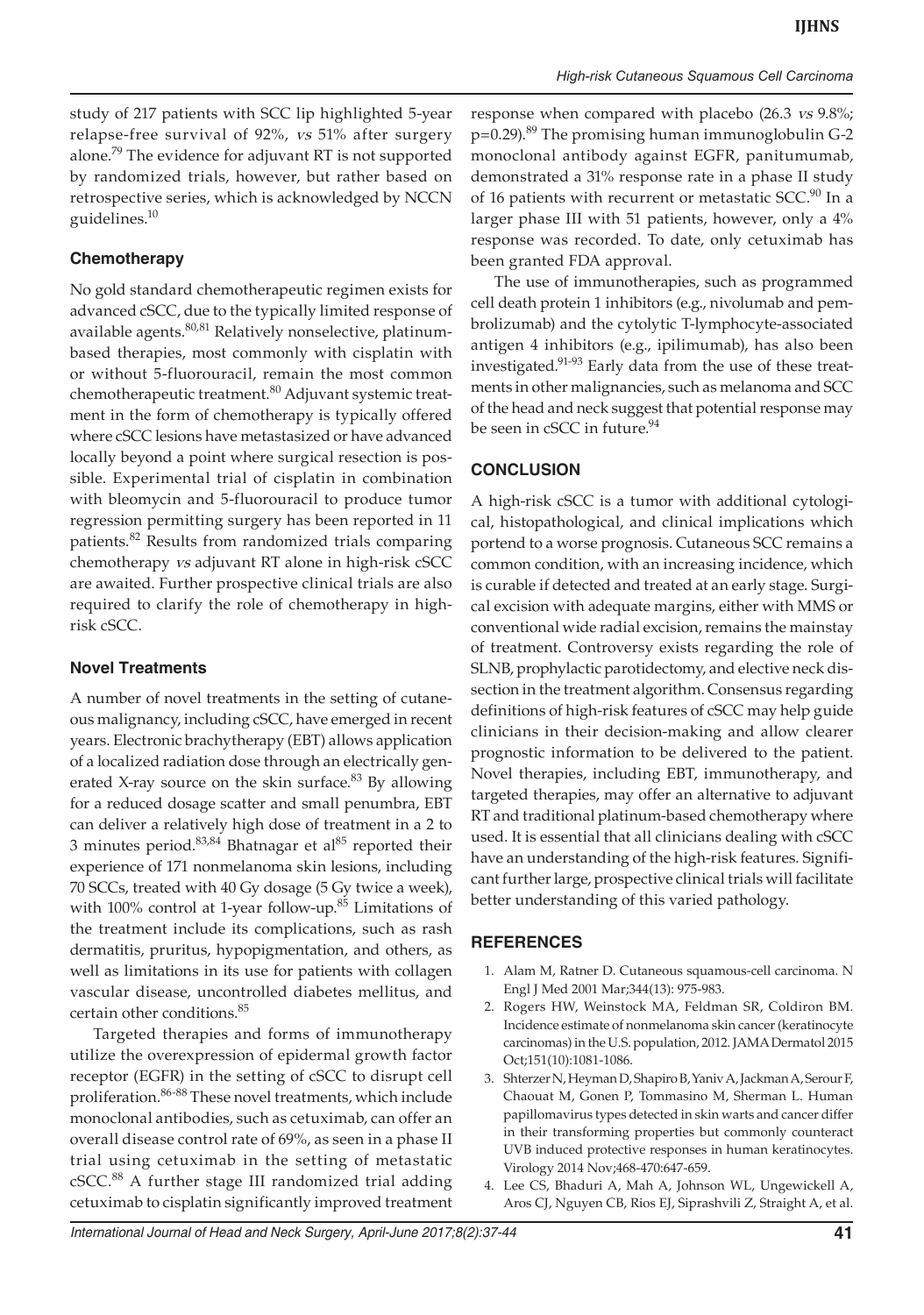Recurrent point mutations in the kinetochore gene KNSTRN in cutaneous squamous cell carcinoma. Nat Genet 2014 Oct;46(10):1060-1062.

- 5. Brantsch KD, Meisner C, Schönfisch B, Trilling B, Wehner-Caroli J, Röcken M, Breuninger H. Analysis of risk factors determining prognosis of cutaneous squamous-cell carcinoma: a prospective study. Lancet Oncol 2008 Aug;9(8):713-720.
- 6. Veness MJ, Palme CE, Morgan GJ. High-risk cutaneous squamous cell carcinoma of the head and neck: results from 266 treated patients with metastatic lymph node disease. Cancer 2006 Jun;106(11):2389-2396.
- 7. Moore BA, Weber RS, Prieto V, El-Naggar A, Holsinger FC, Zhou X, Lee JJ, Lippman S, Clayman GL. Lymph node metastases from cutaneous squamous cell carcinoma of the head and neck. Laryngoscope 2005 Sep;115(9):1561-1567.
- 8. Jennings L, Schmults CD. Management of high-risk cutaneous squamous cell carcinoma. J Clin Aesthet Dermatol 2010 Apr;3(4):39-48.
- 9. Farasat S, Yu SS, Neel VA, Nehal KS, Lardaro T, Mihm MC, Byrd DR, Balch CM, Califano JA, Chuang AY, et al. A new American Joint Committee on Cancer staging system for cutaneous squamous cell carcinoma: creation and rationale for inclusion of tumor (T) characteristics. J Am Acad Dermatol 2011 Jun;64(6):1051-1059.
- 10. Bichakjian C. NCCN Clinical Practice Guidelines in Oncology (NCCN Guidelines) Squamous Cell Skin Cancer. National Comprehensive Cancer Network, 2016.
- 11. Jambusaria-Pahlajani A, Kanetsky PA, Karia PS, Hwang WT, Gelfand JM, Whalen FM, Elenitsas R, Xu X, Schmults CD. Evaluation of AJCC tumor staging for cutaneous squamous cell carcinoma and a proposed alternative tumor staging system. JAMA Dermatol 2013 Apr;149(4):402-410.
- 12. AJCC. AJCC Cancer Staging Manual. 7th ed. 2010.
- 13. AJCC. AJCC Cancer Staging Manual. 8th ed. 2016.
- 14. Chu MB, Slutsky JB, Dhandha MM, Beal BT, Armbrecht ES, Walker RJ, Varvares MA, Fosko SW. Evaluation of the definitions of "high-risk" cutaneous squamous cell carcinoma using the American Joint Committee on cancer staging criteria and national comprehensive cancer network guidelines. J Skin Cancer 2014;2014:154340.
- 15. Karia PS, Jambusaria-Pahlajani A, Harrington DP, Murphy GF, Qureshi AA, Schmults CD. Evaluation of American Joint Committee on Cancer, International Union Against Cancer, and Brigham and Women's Hospital tumor staging for cutaneous squamous cell carcinoma. J Clin Oncol 2014 Feb 1;32(4):327-334.
- 16. Cherpelis BS, Marcusen C, Lang PG. Prognostic factors for metastasis in squamous cell carcinoma of the skin. Dermatol Surg 2002 Mar;28(3):268-273.
- 17. Thompson AK, Kelley BF, Prokop LJ, Murad MH, Baum CL. Risk factors for cutaneous squamous cell carcinoma recurrence, metastasis, and disease-specific death: A systematic review and meta-analysis. JAMA Dermatol 2016 Apr;152(4): 419-428.
- 18. Rowe DE, Carroll RJ, Day CL Jr. Prognostic factors for local recurrence, metastasis, and survival rates in squamous cell carcinoma of the skin, ear, and lip. Implications for treatment modality selection. J Am Acad Dermatol 1992 Jun;26(6): 976-990.
- 19. Breuninger H, Schaumburg-Lever G, Holzschuh J, Horny HP. Desmoplastic squamous cell carcinoma of skin and vermilion surface: a highly malignant subtype of skin cancer. Cancer 1997 Mar;79(5):915-919.
- 20. Clayman GL, Lee JJ, Holsinger FC, Zhou X, Duvic M, El-Naggar AK, Prieto VG, Altamirano E, Tucker SL, Strom SS, et al. Mortality risk from squamous cell skin cancer. J Clin Oncol 2005 Feb;23(4):759-765.
- 21. Peat B, Insull P, Ayers R. Risk stratification for metastasis from cutaneous squamous cell carcinoma of the head and neck. ANZ J Surg 2012 Apr;82(4):230-233.
- 22. Mourouzis C, Boynton A, Grant J, Umar T, Wilson A, Macpheson D, Pratt C. Cutaneous head and neck SCCs and risk of nodal metastasis – UK experience. J Craniomaxillofac Surg 2009 Dec;37(8):443-447.
- 23. Dinehart SM, Peterson S. Evaluation of the American Joint Committee on cancer staging system for cutaneous squamous cell carcinoma and proposal of a new staging system. Dermatol Surg 2005;31(11 Pt 1):1379-1384.
- 24. Brinkman JN, Hajder E, van der Holt B, Den Bakker MA, Hovius SE, Mureau MA. The effect of differentiation grade of cutaneous squamous cell carcinoma on excision margins, local recurrence, metastasis, and patient survival: A retrospective follow-up study. Ann Plast Surg 2015 Sep;75(3):323-326.
- 25. Wermker K, Roknic N, Goessling K, Klein M, Schulze HJ, Hallermann C. Basosquamous carcinoma of the head and neck: clinical and histologic characteristics and their impact on disease progression. Neoplasia 2015 Mar;17(3):301-305.
- 26. Sajin M, Hodorogea Prisăcaru A, Luchian MC, Pătraşcu OM, Dumitru A, Costache D, Dumitrescu D, Vrînceanu D, Voinea LM, Simionescu O, et al. Acantholytic squamous cell carcinoma: pathological study of nine cases with review of literature. Rom J Morphol Embryol 2014;55(2):279-283.
- 27. Breuninger H, Holzschuh J, Schaumburg Lever G, Schippert W, Horny HP. [Desmoplastic squamous epithelial carcinoma of the skin and lower lip. A morphologic entity with great risk of metastasis and recurrence]. Hautarzt 1998 Feb;49(2):104-108.
- 28. Petter G, Haustein UF. Squamous cell carcinoma of the skin histopathological features and their significance for the clinical outcome. J Eur Acad Dermatol Venereol 1998 Jul;11(1):37-44.
- 29. O'Shea C, Fitzpatrick JE, Koch PJ. Desmosomal defects in acantholytic squamous cell carcinomas. J Cutan Pathol 2014 Nov;41(11):873-879.
- 30. Banks ER, Cooper PH. Adenosquamous carcinoma of the skin: a report of 10 cases. J Cutan Pathol 1991 Aug;18(4):227-234.
- 31. Kececi Y, Argon A, Kebat T, Sir E, Gungor M, Vardar E. Basosquamous carcinoma: is it an aggressive tumor? J Plast Surg Hand Surg 2015 Apr;49(2):107-111.
- 32. Kao GF. Carcinoma arising in Bowen's disease. Arch Dermatol 1986 Oct;122(10):1124-1126.
- 33. Fagan JJ, Collins B, Barnes L, D'Amico F, Myers EN, Johnson JT. Perineural invasion in squamous cell carcinoma of the head and neck. Arch Otolaryngol Head Neck Surg 1998 Jun;124(6): 637-640.
- 34. Garcia-Serra A, Hinerman RW, Mendenhall WM, Amdur RJ, Morris CG, Williams LS, Mancuso AA. Carcinoma of the skin with perineural invasion. Head Neck 2003 Dec;25(12): 1027-1033.
- 35. Jambusaria-Pahlajani A, Miller CJ, Quon H, Smith N, Klein RQ, Schmults CD. Surgical monotherapy versus surgery plus adjuvant radiotherapy in high-risk cutaneous squamous cell carcinoma: a systematic review of outcomes. Dermatol Surg 2009 Apr;35(4):574-585.
- 36. Ross AS, Whalen FM, Elenitsas R, Xu X, Troxel AB, Schmults CD. Diameter of involved nerves predicts outcomes in cutaneous squamous cell carcinoma with perineural invasion: an

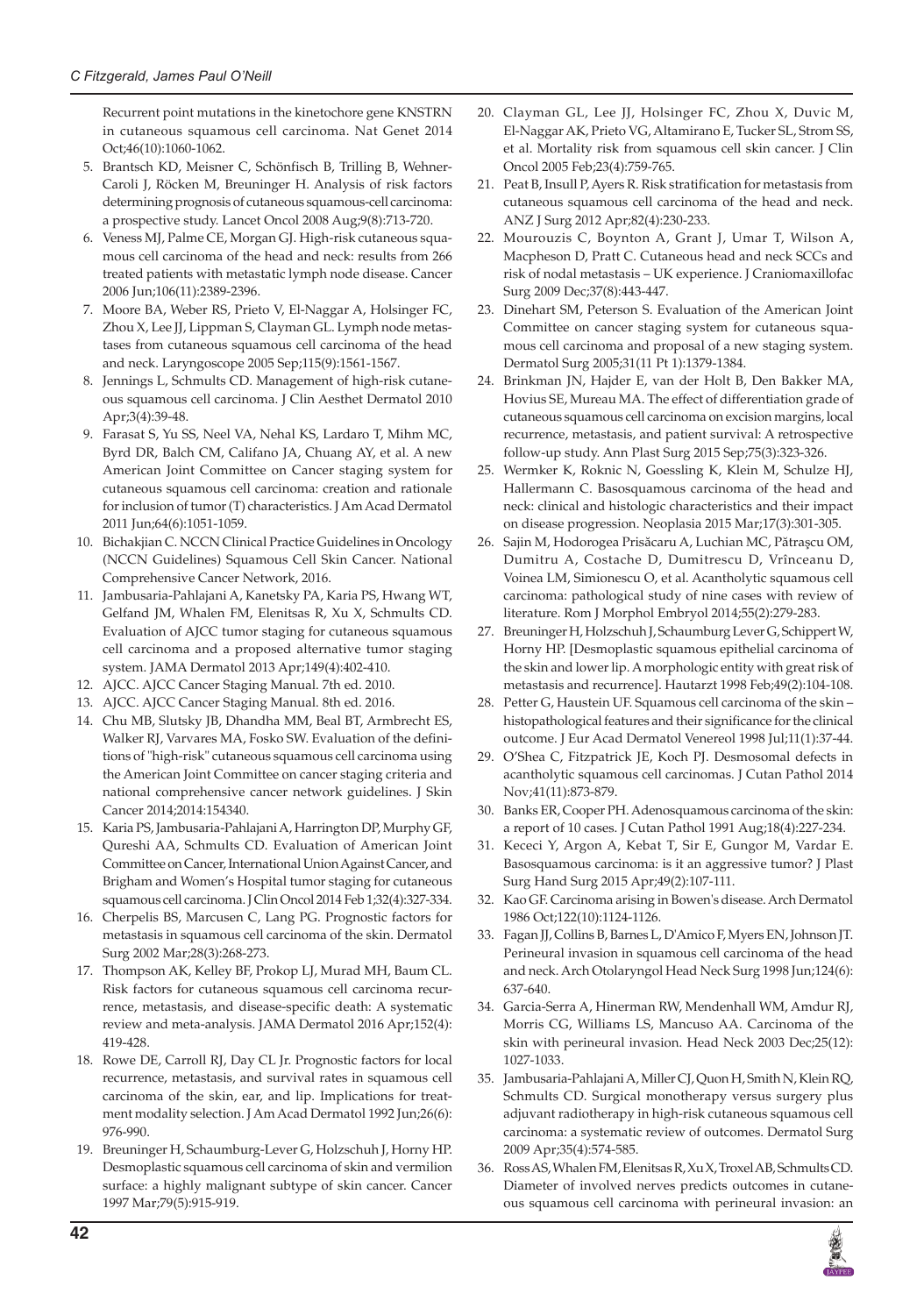investigator-blinded retrospective cohort study. Dermatol Surg 2009 Dec;35(12):1859-1866.

- 37. Brougham ND, Dennett ER, Cameron R, Tan ST. The incidence of metastasis from cutaneous squamous cell carcinoma and the impact of its risk factors. J Surg Oncol 2012 Dec;106(7): 811-815.
- 38. Clark RR, Soutar DS. Lymph node metastases from auricular squamous cell carcinoma. A systematic review and metaanalysis. J Plast Reconstr Aesthet Surg 2008 Oct;61(10): 1140-1147.
- 39. Vauterin TJ, Veness MJ, Morgan GJ, Poulsen MG, O'Brien CJ. Patterns of lymph node spread of cutaneous squamous cell carcinoma of the head and neck. Head Neck 2006 Sep;28(9): 785-791.
- 40. Schmults CD, Karia PS, Carter JB, Han J, Qureshi AA. Factors predictive of recurrence and death from cutaneous squamous cell carcinoma: a 10-year, single-institution cohort study. JAMA Dermatol 2013 May;149(5):541-547.
- 41. Manyam BV, Gastman B, Zhang AY, Reddy CA, Burkey BB, Scharpf J, Alam DS, Fritz MA, Vidimos AT, Koyfman SA. Inferior outcomes in immunosuppressed patients with highrisk cutaneous squamous cell carcinoma of the head and neck treated with surgery and radiation therapy. J Am Acad Dermatol 2015 Aug;73(2):221-217.
- 42. Ingvar A, Smedby KE, Lindelöf B, Fernberg P, Bellocco R, Tufveson G, Höglund P, Adami J. Immunosuppressive treatment after solid organ transplantation and risk of posttransplant cutaneous squamous cell carcinoma. Nephrol Dial Transplant 2010 Aug;25(8):2764-2771.
- 43. (SIGN), S.I.G.N. Management of primary cutaneous squamous cell carcinoma: a national clinical guideline. 2014.
- 44. Perrett CM, Walker SL, O'Donovan P, Warwick J, Harwood CA, Karran P, McGregor JM. Azathioprine treatment photosensitizes human skin to ultraviolet A radiation. Br J Dermatol 2008 Jul;159(1):198-204.
- 45. Skulsky SL, O'Sullivan B, McArdle O, Leader M, Roche M, Conlon PJ, O'Neill JP. Review of high-risk features of cutaneous squamous cell carcinoma and discrepancies between the American Joint Committee on Cancer and NCCN Clinical Practice Guidelines in Oncology. Head Neck 2017 Mar;39(3):578-594.
- 46. Mirshams M, Razzaghi M, Noormohammadpour P, Naraghi Z, Kamyab K, Sabouri Rad S. Incidence of incomplete excision in surgically treated cutaneous squamous cell carcinoma and identification of the related risk factors. Acta Med Iran 2011;49(12):806-809.
- 47. Hansen C, Wilkinson D, Hansen M, Soyer HP. Factors contributing to incomplete excision of nonmelanoma skin cancer by Australian general practitioners. Arch Dermatol 2009 Nov;145(11):1253-1260.
- 48. Khan AA, Potter M, Cubitt JJ, Khoda BJ, Smith J, Wright EH, Scerri G, Crick A, Cassell OC, Budny PG. Guidelines for the excision of cutaneous squamous cell cancers in the United Kingdom: the best cut is the deepest. J Plast Reconstr Aesthet Surg 2013 Apr;66(4):467-471.
- 49. Bovill ES, Cullen KW, Barrett W, Banwell PE. Clinical and histological findings in re-excision of incompletely excised cutaneous squamous cell carcinoma. J Plast Reconstr Aesthet Surg 2009 Apr;62(4):457-461.
- 50. O'Brien CJ, McNeil EB, McMahon JD, Pathak I, Lauer CS, Jackson MA. Significance of clinical stage, extent of surgery, and pathologic findings in metastatic cutaneous

squamous carcinoma of the parotid gland. Head Neck 2002 May;24(5):417-422.

- 51. Forest VI, Clark JJ, Veness MJ, Milross C. N1S3: a revised staging system for head and neck cutaneous squamous cell carcinoma with lymph node metastases: results of 2 Australian Cancer Centers. Cancer 2010 Mar 1;116(5):1298-1304.
- 52. Williams LS, Mancuso AA, Mendenhall WM. Perineural spread of cutaneous squamous and basal cell carcinoma: CT and MR detection and its impact on patient management and prognosis. Int J Radiat Oncol Biol Phys 2001 Mar;49(4): 1061-1069.
- 53. Brodland DG, Zitelli JA. Surgical margins for excision of primary cutaneous squamous cell carcinoma. J Am Acad Dermatol 1992 Aug;27(2 Pt 1):241-248.
- 54. Motley R, Kersey P, Lawrence C; British Association of Dermatologists; British Association of Plastic Surgeons. Multiprofessional guidelines for the management of the patient with primary cutaneous squamous cell carcinoma. Br J Plast Surg 2003 Mar;56(2):85-91.
- 55. Stratigos A, Garbe C, Lebbe C, Malvehy J, del Marmol V, Pehamberger H, Peris K, Becker JC, Zalaudek I, Saiag P, et al. Diagnosis and treatment of invasive squamous cell carcinoma of the skin: European consensus-based interdisciplinary guideline. Eur J Cancer 2015 Sep;51(14):1989-2007.
- 56. Chen MM, Roman SA, Sosa JA, Judson BL. Prognostic factors for squamous cell cancer of the parotid gland: an analysis of 2104 patients. Head Neck 2015 Jan;37(1):1-7.
- 57. Kell MR, Kerin MJ. Sentinel lymph node biopsy. BMJ 2004;328(7452):1330-1331.
- 58. Lyman GH, Giuliano AE, Somerfield MR, Benson AB 3rd, Bodurka DC, Burstein HJ, Cochran AJ, Cody HS 3rd, Edge SB, Galper S, et al. American Society of Clinical Oncology guideline recommendations for sentinel lymph node biopsy in early-stage breast cancer. J Clin Oncol 2005 Oct;23(30):7703-7720.
- 59. Morton DL, Thompson JF, Cochran AJ, Mozzillo N, Nieweg OE, Roses DF, Hoekstra HJ, Karakousis CP, Puleo CA, Coventry BJ, et al. Final trial report of sentinel-node biopsy versus nodal observation in melanoma. N Engl J Med 2014 Feb;370(7):599-609.
- 60. Ahmed MM, Moore BA, Schmalbach CE. Utility of head and neck cutaneous squamous cell carcinoma sentinel node biopsy: a systematic review. Otolaryngol Head Neck Surg 2014 Feb;150(2):180-187.
- 61. Allen JE, Stolle LB. Utility of sentinel node biopsy in patients with high-risk cutaneous squamous cell carcinoma. Eur J Surg Oncol 2015 Feb;41(2):197-200.
- 62. Schmitt AR, Brewer JD, Bordeaux JS, Baum CL. Staging for cutaneous squamous cell carcinoma as a predictor of sentinel lymph node biopsy results: meta-analysis of American Joint Committee on Cancer criteria and a proposed alternative system. JAMA Dermatol 2014 Jan;150(1):19-24.
- 63. Ross AS, Schmults CD. Sentinel lymph node biopsy in cutaneous squamous cell carcinoma: a systematic review of the English literature. Dermatol Surg 2006 Nov;32(11):1309-1321.
- 64. Peiffer N, Kutz JW Jr, Myers LL, Isaacson B, Sumer BD, Truelson JM, Ahn C, Roland PS. Patterns of regional metastasis in advanced stage cutaneous squamous cell carcinoma of the auricle. Otolaryngol Head Neck Surg 2011 Jan;144(1):36-42.
- 65. Wong WK, Morton RP. Elective management of cervical and parotid lymph nodes in stage N0 cutaneous squamous cell carcinoma of the head and neck: a decision analysis. Eur Arch Otorhinolaryngol 2014 Nov;271(11):3011-3019.